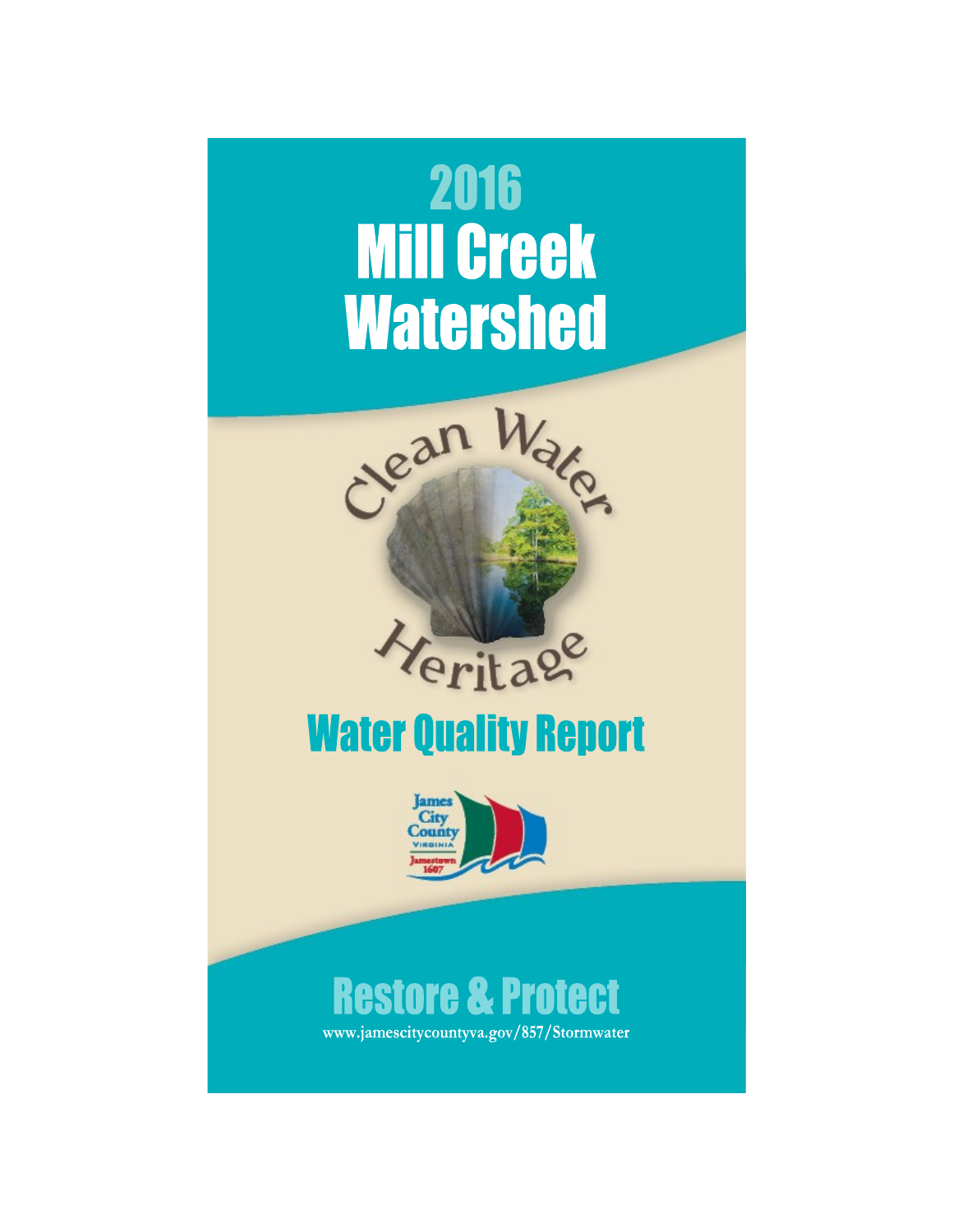### **James City County Water Quality Strategies**

As part of a long term commitment to environmental stewardship, James City County volunteers and staff have been gathering information about stream health throughout the County since 2008. The goal of collecting water quality information is to be able to identify emerging water quality problems, target areas for restoration and preservation, document improvements from citizen and County actions and provide educational and volunteer opportunities for the public.

Volunteers and staff collect two types of data: one looks at the types of small creatures that live in streams and the other provides an indication of the amount of harmful bacteria present in a stream. Together, this information provides evidence of the overall health of the County's waterways.

The following information is a summary of known water quality conditions in the County, gleaned from data collected by the Virginia Department of Environmental Quality, from the County's volunteer water monitoring program and from completed James City County watershed management plans. As more information becomes available, this report will be updated.

## **Mill Creek Watershed**

The Mill Creek Watershed drains a small portion of James City County, yet it is the most developed of all County watersheds. It covers areas of shopping centers, strip malls, scattered office buildings, and residential developments many of these with aging or undersized drainage systems. Most of the residences and all of the commercial space lie in the upper portion of the watershed, so development is highly focused in headwater streams. This is important, because the health of the headwater streams determines the health of the entire watershed. The lower portion of the watershed is a part of the James River floodplain and includes Lake Powell and portions of the Colonial Parkway.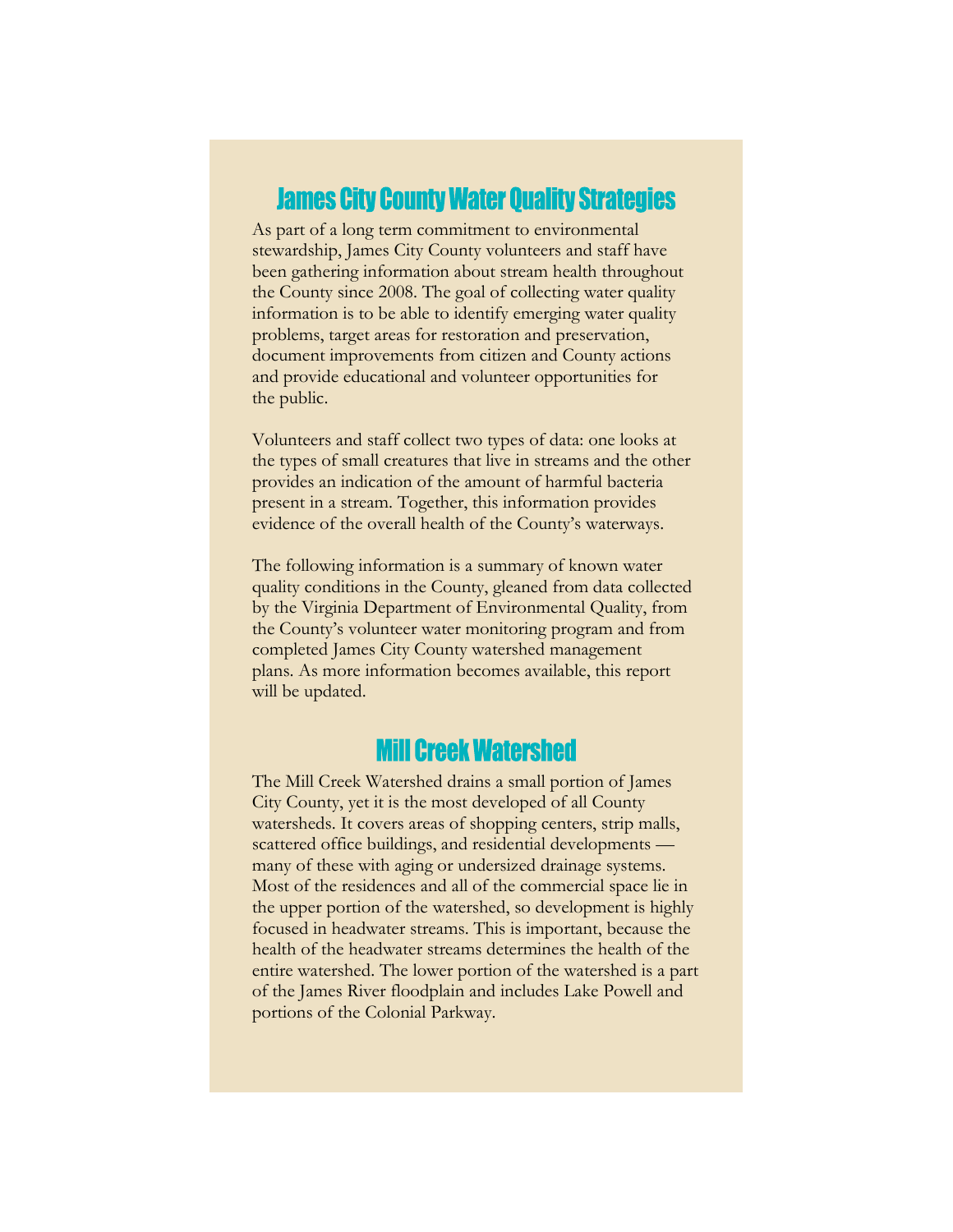### **Water Quality Conditions**

The Virginia Department of Environmental Quality (VADEQ) has Mill Creek listed as polluted for: e. Coli bacteria, enterococcus bacteria, fecal coliform bacteria, dissolved oxygen and Polychlorinated Biphenyls (PCBs). Mill Creek's impairments for dissolved oxygen show that it's not able to sustain the aquatic life that should be found in it. The bacteria pollution and PCB impairments mean it might make people sick if they ingest water from it, or eat too much fish from it. In fact, VADEQ advises against shellfish harvesting, swimming, and fishing in Mill Creek.

In 1992, VADEQ began monitoring one station in Mill Creek, and when the bacteria levels began to exceed state standards in 2006, Mill Creek was put on Virginia's impaired waters list. In 2009, James City County began monitoring five locations for bacteria throughout the watershed. In 2010 James City County and the Commonwealth of Virginia developed a plan to minimize the bacterial loadings in the watershed.

Through the Stormwater Division's Water Quality Monitoring Program and the efforts of County staff and citizen volunteers, the benthic monitoring results indicate that, overall, Mill Creek water quality is considered stressed and gets poor scores in assessments. There are currently three sites in the Mill Creek Watershed being monitored every Spring and Fall.

# **Problems in the Watershed**

- Headwater streams throughout the watershed show signs of deterioration due to increased stormwater runoff from development. Sediment from the eroding streams is causing problems for downstream properties throughout the watershed by clogging available drainage areas and altering stream flow channels. Stream bank erosion occurs from upstream urbanization.
- Assessments of Mill Creek neighborhoods determined that about half the lawns are high-maintenance, which can add excess pollutants into the waterways.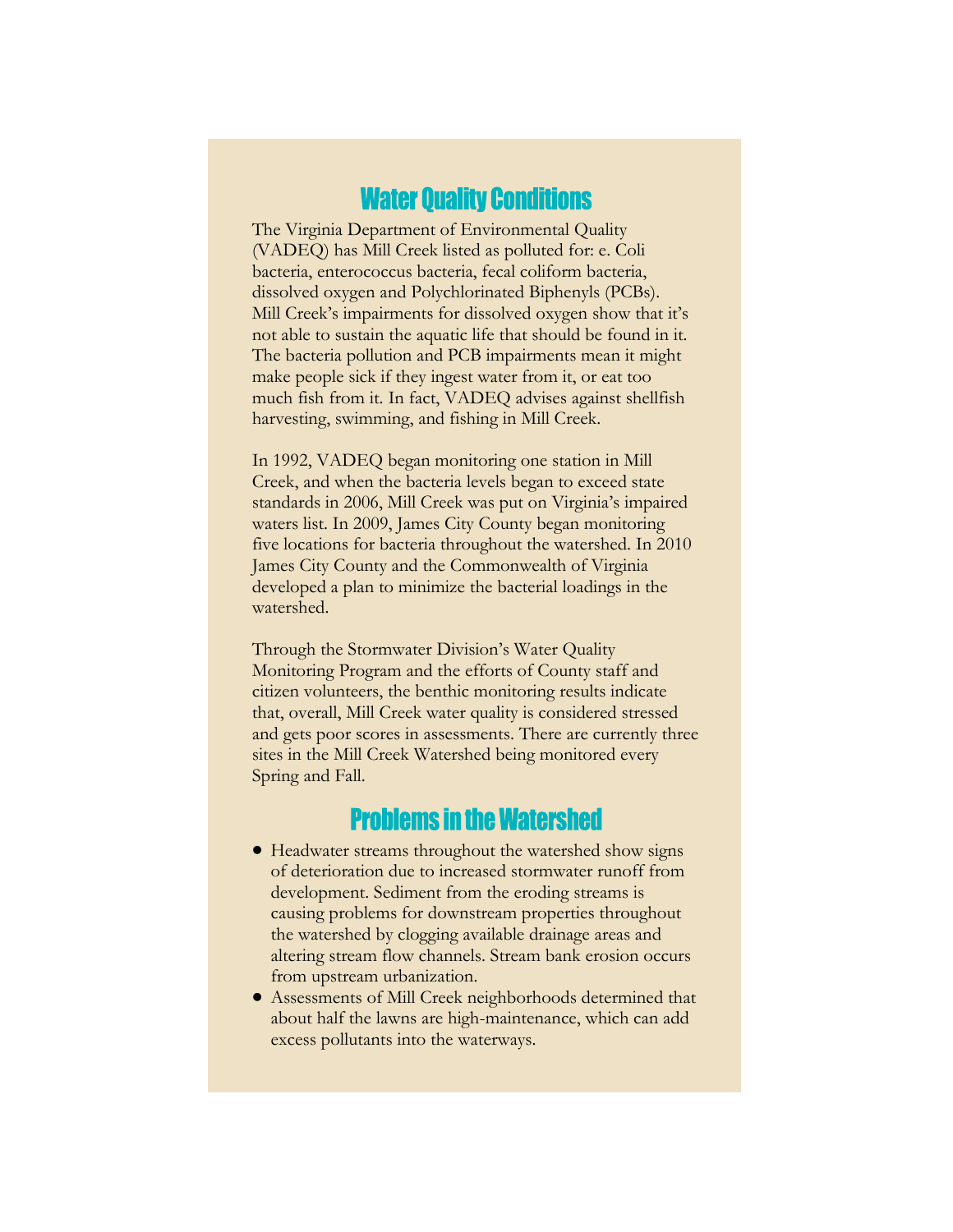## **Completed Studies and Plans**

- Mill Creek Watershed Management Plan (2011)
- Implementation Plan for the Fecal Coliform TMDL for the Mill Creek and Powhatan Creek (HRPDC, 2011)
- Bacteria Total Maximum Daily Load for Mill Creek and Powhatan Creek (VADEQ, 2008)
- Brook Haven Subdivision Drainage Study (2009)
- The Meadows Subdivision Stream Stabilization Concept Plan (2009)
- Gate House Farms Subdivision, Smokehouse Lane Drainage Study (1995)
- Mill Creek/Lake Powell Drainage Study (1988)

### **What Can Citizens Do?**

- Clean up after your pet. Pet waste contains bacteria and viruses that are harmful to people and the environment.
- Fertilize properly. Learn about your soil and the type of grass in your yard to make a responsible fertilizing plan. Contact Turf Love at 757-564-2170 for help in identifying your yard needs.
- Leave a natural plant buffer around streams or stormwater ponds. Vegetation filters pollutants before they get to the water.
- Don't put fats and oils down the drain. Fatty deposits build up in the sewer system and can lead to sanitary sewer overflows, leaving harmful bacteria and viruses in the environment.
- Wash your car on the grass, not on pavement. Soap and grease will be filtered through the grass and soil before getting into groundwater.
- Plant a rain garden. These beautiful landscaped areas can act as a trap for rain water and can prevent erosion in areas where there is a lot of stormwater run-off.
- Power-wash with care. Look for cleaning products with environmentally-friendly ingredients.
- Don't put leaves and yard clippings in road ditches or on top of storm-drain inlets. Collect leaves and clippings for compost or drop off them off at a County transfer station.
- Go to askhrgreen.org for more helpful ideas.